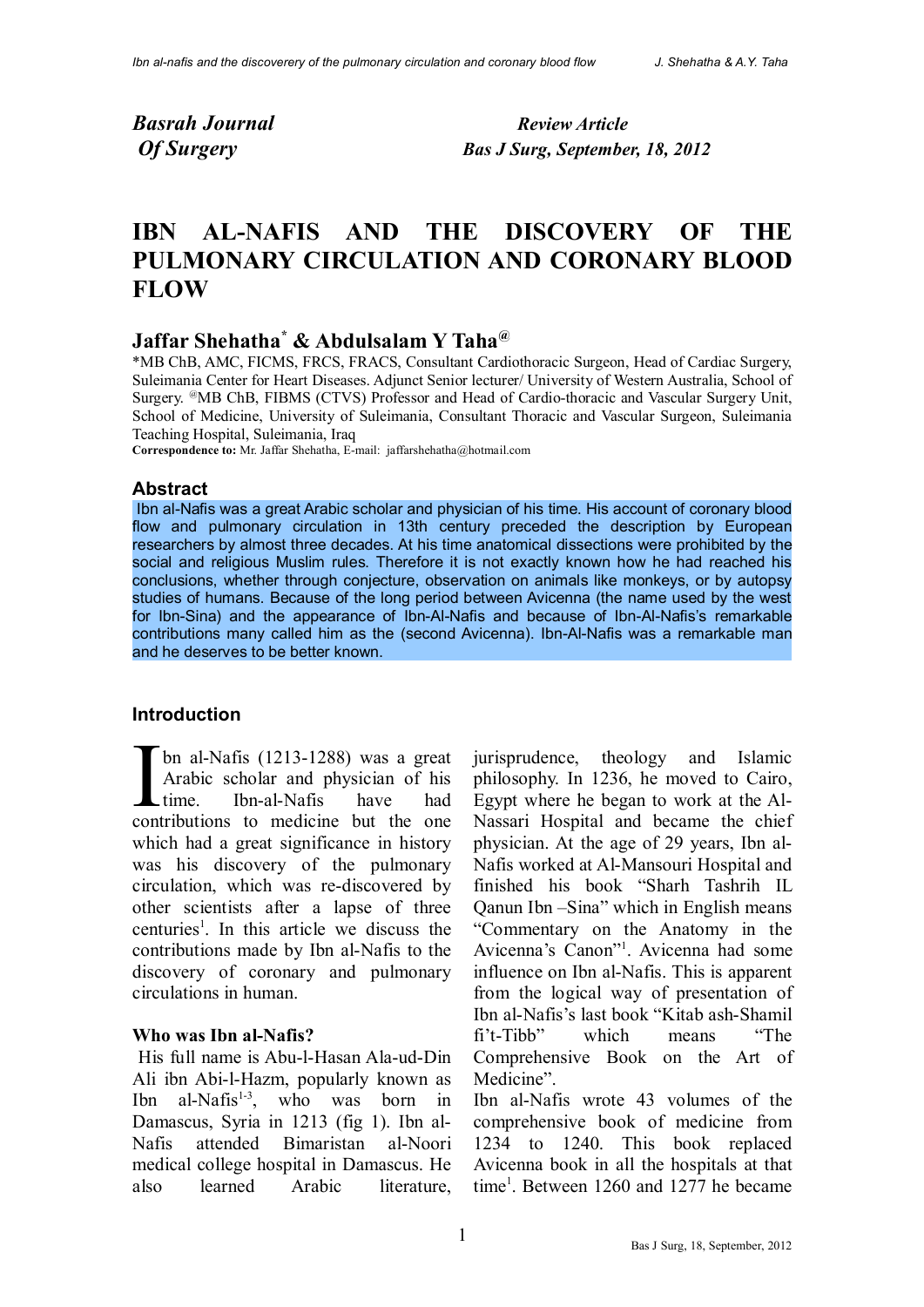the personal physician of Sultan Baibars. Ibn al-Nafis died in December 1288. In his last will, Ibn al-Nafis donated his house, library and clinic to Mansuriya Hospital<sup>4</sup>. A copy of his book is located in Prussian State Library in Berlin at medical faculty of Albert-Ludwig's University in  $Germany<sup>1</sup>$ .

## **Ibn-Al-Nafis and The duty of the surgeon**

 Ibn al-Nafis was a great surgeon and physician. He believed that attention should be paid during three stages for the success of any surgical operation. The first stage which was called the 'time of presentation'; the surgeon diagnoses the affected part of the body. This stage was called the 'time of presentation' because the patient submitted his body to the surgeon, to deal with it in the way he sees right. In the second stage which was called the 'time of operative treatment', the surgeon repaired the affected organs. The third stage was called the 'time of preservation', referring to the post-surgical care, a stage during which the patient should take good care of himself. It is also the duty of the nurses and servants to watch over the patient during this period, until the patient recovers<sup>5</sup>. For each of these three stages, Ibn al-Nafis gives a detailed record of the role of the surgeon, the patient, and the nurses. He also gave a detailed description of the surgical instruments and their proper maintenance.

## **The story of Discovery of Pulmonary Circulation and Coronary Blood Flow**

 The discovery of the coronary and pulmonary circulation is one of the most fascinating stories in history of medicine. It is generally believed that the pulmonary circulation was described in Europe in 16th century by a cumulative effort of Servetus, Vesalius, Colombo and then by Harvey<sup>1</sup>. However, a review of the Arabic and Islamic literature has showed that Ibn al-Nafis in the 13th century already gave a detailed description of the coronary and pulmonary circulation and the related physiology<sup>1,2,4,6</sup>.

#### **Concepts on blood circulation before Ibn al-Nafis**

 It appears that the theory of circulation was put forth by Galen in the 2nd century who proposed that blood reaching the right side of heart circulated through invisible pores in the interventricular septum to the left side of the heart where it mixes with air to create a spirit and then it distributes to the rest of the body. According to Galen the arterial and venous system are totally separate and come in contact only through the pores located in the interventricular septum $1,5,7$ . These views were further advanced in 12th century by Avicenna in his book

"Canon al tib", which translated from Arabic means "The Law of Medicine". Avicenna generally agreed with Galen but also believed that the heart has three chambers and that the heart received its nutrition from the right ventricle<sup>2,7</sup>. This book is known today as "Avicenna's canon", which became an encyclopaedia in medicine of those days.

## **Views of Ibn al-Nafis**

 In 1242, Ibn al-Nafis published a book (Sharh Tashrih IL Qanun), in which he rebut the previous believe including those of Avicenna's and "Avicenna's canon" and provided his own views on the anatomy and physiology of the vessels of the heart and lungs. The book contained many novel concepts. Most important of these included the anatomy of the coronary, pulmonary and capillary circulation. Ibn al-Nafis stated that blood from the right chambers of the heart reached the left chambers, but there is no direct pathways or pores between those chambers as Galen thought<sup>1</sup>. Instead, blood from the right ventricle must flow through vena arteriosa (known today as pulmonary artery) to the lungs and then further through the lung parenchyma. In the lungs blood mixes with air and then passes through arteria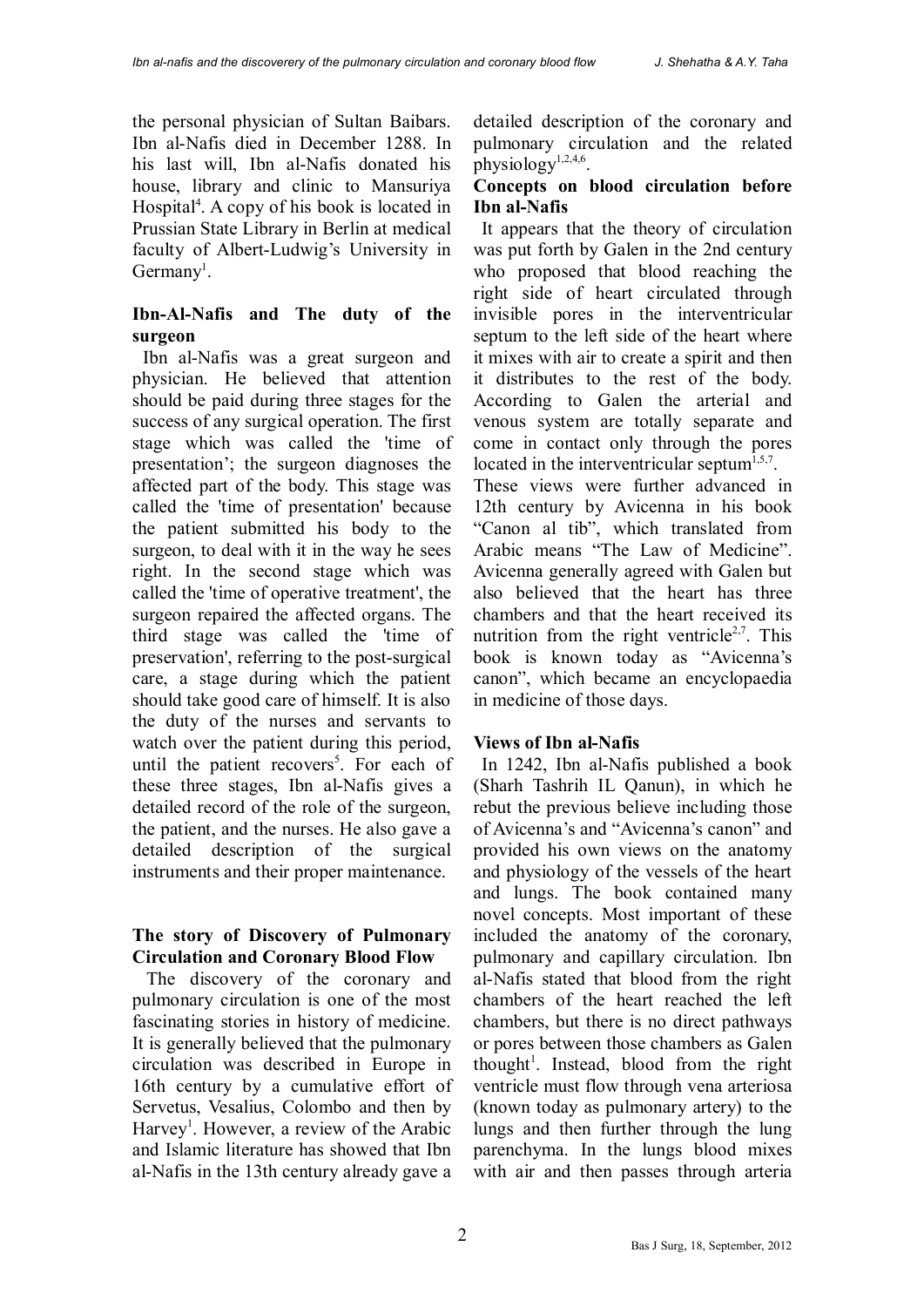venosa (known today as pulmonary vein) to reach left chambers<sup>1</sup>. Therefore, Ibn al-Nafis emphasised that the heart had only two ventricles and that there was no direct communication between these two chambers. He also described the anatomy of lungs. He gave a description that the lungs are composed of what are known today as bronchi, the branches of arteria venosa, the branches of vena arteriosa and loose porous flesh<sup>1,2</sup>. Ibn al-Nafis was convinced that the blood in the right ventricle did not nourish the heart. Instead, in his opinion, the heart was nourished by blood that goes through the vessels in the body of the heart. This appears to be the world's first reference to the coronary arteries and coronary circulation<sup>1</sup>. In the words of Ibn al-Nafis, "a thought that the blood on the right side is to nourish the heart is not true at all, for the nourishment to the heart is from the blood that goes through the vessels that permeate the body of heart"<sup>2</sup>.

## **Subsequent views on pulmonary circulation**

 These observations surfaced in Europe 300 years later when the work of Ibn al-Nafis was translated into Latin by Andrea Alpago of Bellunoin in 1547. Andrea Alpago lived in Syria for 30 years before returning to Italy<sup>8</sup>. In 1553, Michael Servitus described pulmonary circulation in his book "Christianismi restitution". He wrote that air is mixed with blood and that circulated bright blood colour is given by the lungs and not by the heart<sup>1</sup>.

In 1543, Adreas Vesalius described his views on the pulmonary circulation in his book "De Fabrica". Vesalius views were strikingly similar to the original description of Ibn al-Nafis. Although Vesalius initially agreed with Galen that blood passed through the interventricular septum, in the second edition of his book published in 1555, Vesalius changed his view on the latter and wrote that he did not believe that even the smallest quantity of blood can be transferred through the septum<sup>1</sup> With this observation he basically agreed with what Ibn-al-Nafis described before. In 1559, Colombo in his book "De Re Anatomica" confirmed the same anatomy<sup>9</sup>. In 1628, William Harvey wrote in his book "Exercitatio Anatomica de moute cordist sanguinities in animalibus", "I began to think there was a sort of motion in a circle. I found it true that the blood pushed by the beat of the left ventricle gets distributed through the arteries to the whole of the body and back through the veins to the vena cava and then returned to the right ventricle. This is further pumped to the lungs through the pulmonary artery and returned from lungs via the pulmonary veins<sup>9</sup>. . These significant remarks were similar to Ibn al-Nafis views described about 300 year prior to Harvey. The physiology of gas exchange in the lungs was not fully understood until discoveries done by Lavoisier in 18th century<sup>1</sup>.

## **In conclusion the main emphasis of Ibn al-Nafis work was on**

1. The anatomy of two ventricles.

2. Absence of pores in the interventricular septum.

3. The concept that blood flows from the right ventricle to the lungs to mix with air.

4. The presence of a porous system of blood vessels that form a capillary network to make the passage of air into pulmonary circulation at a time when no microscopes were available. He called this system the Nafisian system $10$ .

5. In the lungs blood mixes with air and then passes to left heart chambers.

6. The ventricles take their nourishment from the blood flowing in the vessels in its substance, in other words, from the coronary arteries.